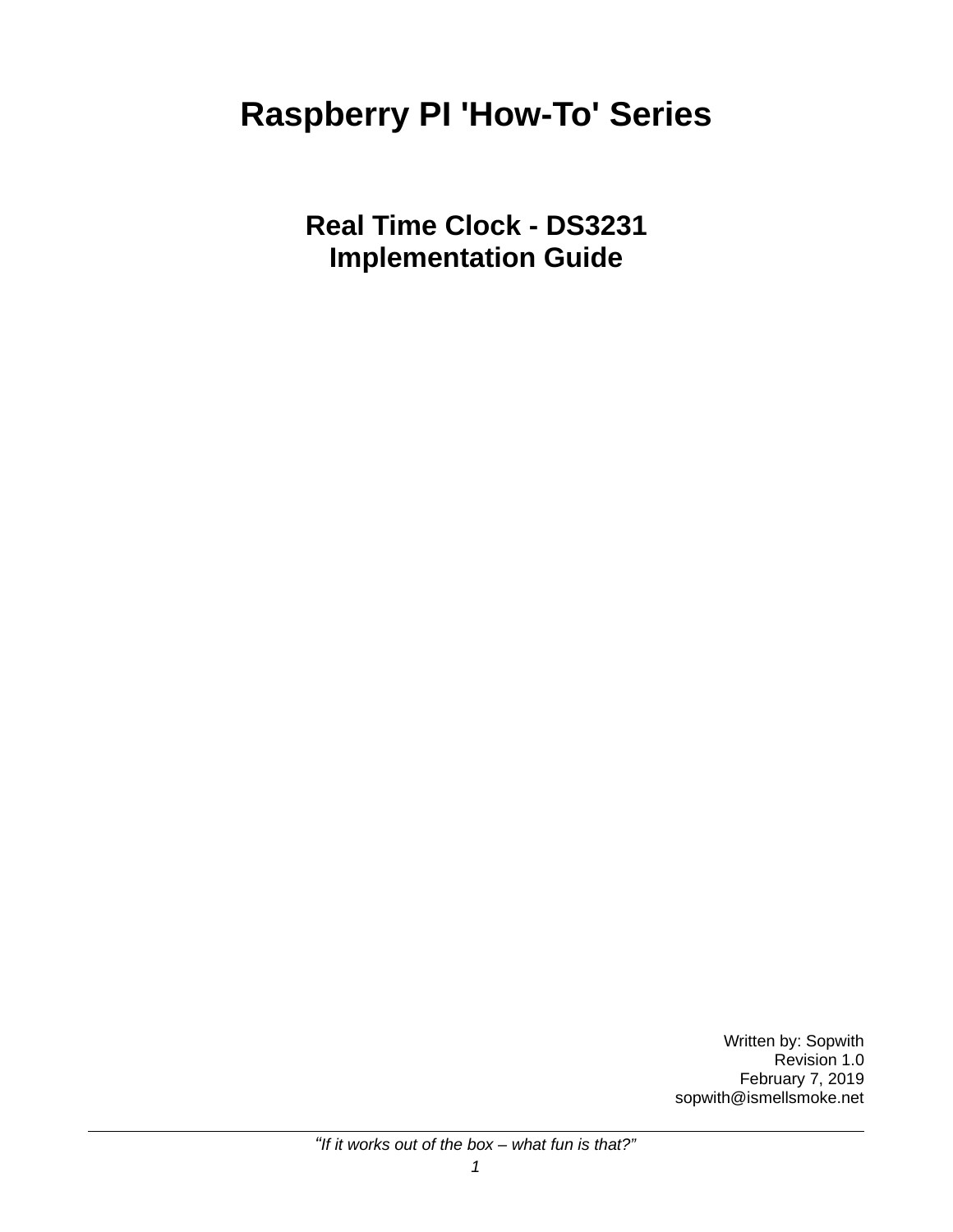#### **Introduction**

In order to keep the cost of the Raspberry Pi as low as possible, the designers had to leave out some features. One of those missing items is a real-time hardware clock. For the majority of Pi freaks, this is just fine because their Pi's have access to a network where they can obtain the time from a time server via the NTTP protocol.

In fact, the Linux kernel implements a pseudo or 'fake' hardware clock driver that makes the hardware think there is a real clock on board.

There are plenty of times when Makers will use a Pi in some project full of awesomeness, and they need an accurate and permanent time keeping capability. This implementation '*How-To'* shows how to attach a real time clock to a Pi.

#### **Clock Hardware**

When it comes to real time clock (RTC) hardware for the Pi, there are plenty of choices. The first decision you have to make is whether you want to mount a RTC device directly on the Pi's GPIO pins, or use a separate breakout board. Your decision will be based on your specific needs and how much room you have available to house your project.

Probably the most popular RTC chip in use for single board computers (SBC) is the DS1307. They are amazingly inexpensive (@ \$1 USD). This chip will work in most applications that do not require an accurate timekeeper. The drawback of the DS1307 is the variance in accuracy. This chip can gain or lose seconds of accuracy every day. [In some cases,](http://www.reuk.co.uk/wordpress/accurate-ds3231-real-time-clock-as-alternative-to-ds1307/) the device is known to lose +- *minutes per day.* The variance is due to the accuracy of the crystals used and temperature variances.

If you are looking for something with much better accuracy, then I recommend you choose a RTC based on the DS3231 chip. This device has a temperature sensor and will adjust its timing based on temperature. It is accurate to +- .437 seconds per day. For me, this is something I can live with.

The device I will use in this document is shown below in Figure-1.



Figure-1

The above device is small enough to sit within the confines of a US nickel. Tiny, cheap, and accurate. A winning combination. You can buy them online at [Amazon](http://www.amazon.com/) who sells a set of five for \$10.99 USD. You can also get them on E-Bay or buy them direct from China even cheaper. [Adafruit](https://www.adafruit.com/) also has an excellent collection of RTC devices. Most of them do not ship with batteries because of post restrictions.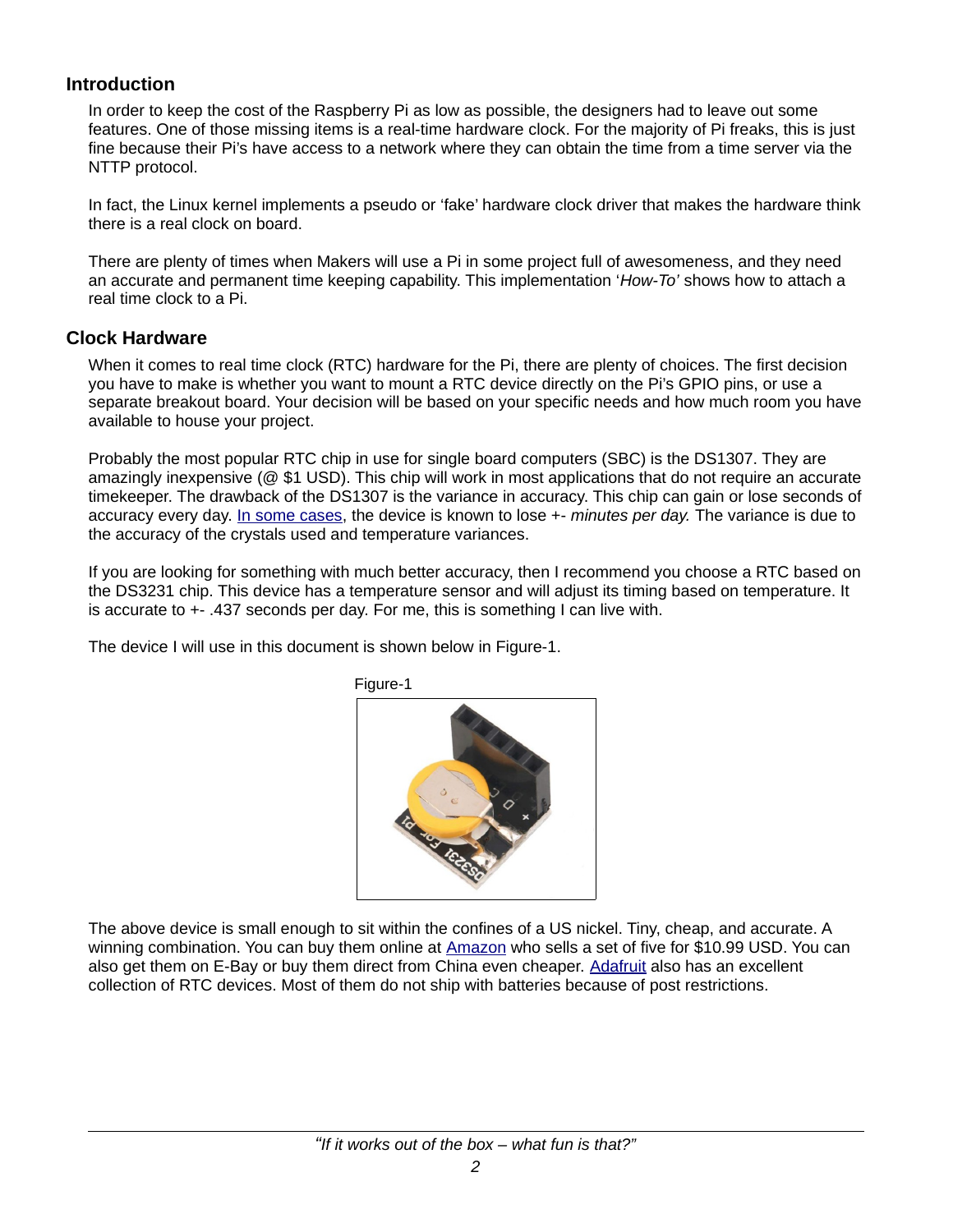## **Step-by-Step**

In this guide, I will install the DS3231 RTC on a Raspberry Pi Zero V.1.2. The device uses the I2C interface of the Pi and mounts right on the GPIO pins. Many of the steps I outline here are described in an excellent [document](https://cdn-learn.adafruit.com/downloads/pdf/adding-a-real-time-clock-to-raspberry-pi.pdf) published by Adafruit.

There are 7 steps to installing the RTC.

- 1. Get your Pi up and running
- 2. Enable the I2C interface
- 3. Install required support software
- 4. Install the RTC
- 5. Test the RTC
- 6. Configure the Pi for a hardware clock.
- 7. Set the RTC to the correct time.

## *Step-1 - Get your Pi up and running with Raspian Stretch.*

The first thing you need to do is get your Pi running. Head out to *[raspberrypi.org](http://raspberrypi.org/downloads)* and download *Raspian Stretch* or *Stretch Lite.* The former has a Window GUI while the latter is a command-line only OS. Either one works.

Once the download completes, burn the image to an SD card and fire up your Pi. If you need help with this step, there is a ton of resources on the web to help you. When you are up and running and connected to the Internet, be sure to update your Pi with the latest patches.

*\$sudo apt-get update \$sudo apt-get upgrade \$sudo reboot*

## *Step-2 - Enable the I2C Interface*

Enable the I2C interface using the *raspi-config* utility. From the command window run the command: \$*sudo raspi-config.*

You will see the window shown in Figure-2.



Figure-2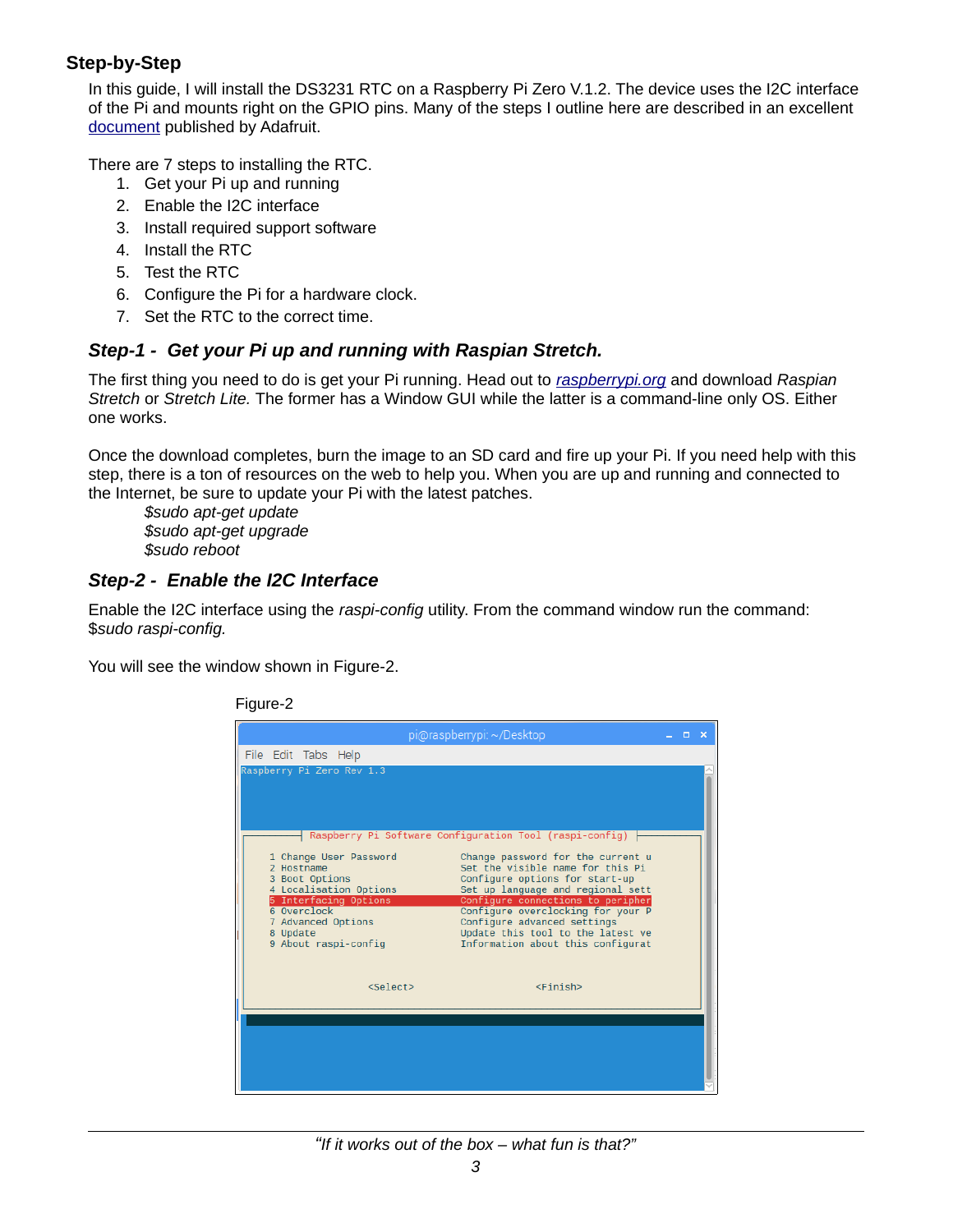Press <Enter> on Line-5 and you will see the window shown in Figure-3.

## Figure-3

|                                                                                                                  |                   | pi@raspberrypi: ~/Desktop |                                                                                                                                                                                                                                                                                                                                                              | $\Box$ | -x |
|------------------------------------------------------------------------------------------------------------------|-------------------|---------------------------|--------------------------------------------------------------------------------------------------------------------------------------------------------------------------------------------------------------------------------------------------------------------------------------------------------------------------------------------------------------|--------|----|
| File Edit Tabs Help                                                                                              |                   |                           |                                                                                                                                                                                                                                                                                                                                                              |        |    |
| P1 Camera<br>P <sub>2</sub> SSH<br>P3 VNC<br>P4 SPI<br><b>P5 I2C</b><br>P6 Serial<br>P7 1-Wire<br>P8 Remote GPIO |                   |                           | Raspberry Pi Software Configuration Tool (raspi-config)<br>Enable/Disable connection to the<br>Enable/Disable remote command lin<br>Enable/Disable graphical remote a<br>Enable/Disable automatic loading<br>Enable/Disable automatic loading<br>Enable/Disable shell and kernel m<br>Enable/Disable one-wire interface<br>Enable/Disable remote access to G |        |    |
|                                                                                                                  | <select></select> |                           | $<$ Back $>$                                                                                                                                                                                                                                                                                                                                                 |        |    |
|                                                                                                                  |                   |                           |                                                                                                                                                                                                                                                                                                                                                              |        |    |

Press <Enter> and you will see the window shown in Figure-4.

| pi@raspberrypi: ~/Desktop                            | $\Box$ $\times$ |
|------------------------------------------------------|-----------------|
| File Edit Tabs Help                                  |                 |
|                                                      |                 |
|                                                      |                 |
|                                                      |                 |
| Would you like the ARM I2C interface to be enabled?  |                 |
|                                                      |                 |
|                                                      |                 |
|                                                      |                 |
|                                                      |                 |
|                                                      |                 |
|                                                      |                 |
|                                                      |                 |
| <yes><br/><math>&lt;</math>No<math>&gt;</math></yes> |                 |
|                                                      |                 |
|                                                      |                 |
|                                                      |                 |

Figure-4

Select <Yes> and press <Enter> and you will see the window shown in Figure-5.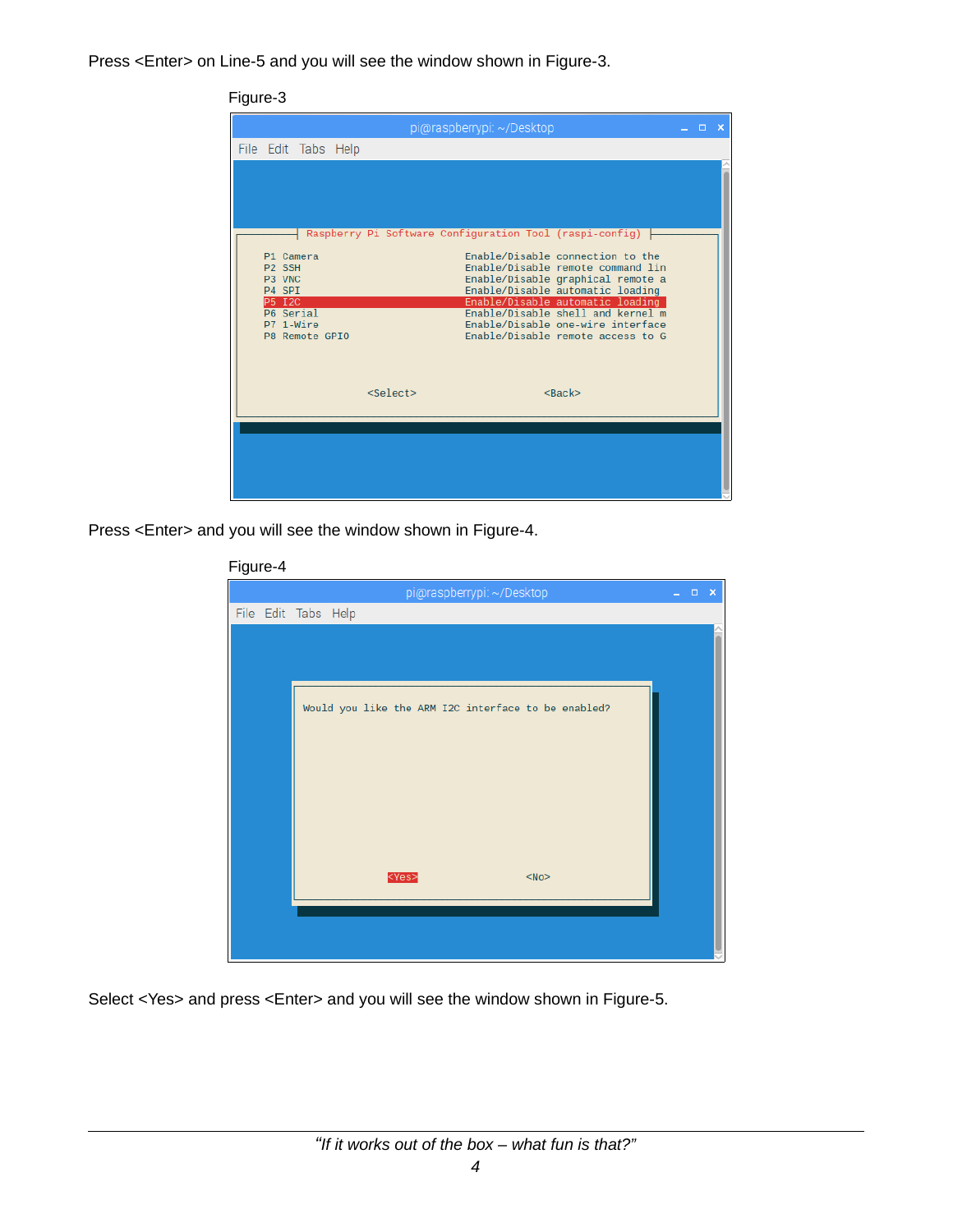#### Figure-5



Exit raspi-config. Just to be safe, reboot your Pi: \$*sudo reboot*.

#### *Step-3 -* **Install required support software.**

There are two (2) software packages that must be installed for the I2C interface to work correctly. Follow the below steps to get them installed.

Open a command window and type in the command: \$*sudo apt-get install i2c-tools.*

You will probably get the output shown in Figure-6 below.

Figure-6

| pi@raspberrypi: ~/Desktop                                                                                                                                                                                                                                                                                           | - 0 |  |
|---------------------------------------------------------------------------------------------------------------------------------------------------------------------------------------------------------------------------------------------------------------------------------------------------------------------|-----|--|
| File Edit Tabs Help                                                                                                                                                                                                                                                                                                 |     |  |
| pi@raspberrypi:~/Desktop \$ sudo apt-get install i2c-tools<br>Reading package lists Done<br>Building dependency tree<br>Reading state information Done<br>$i2c$ -tools is already the newest version $(3.1.2-3)$ .<br>0 upgraded, 0 newly installed, 0 to remove and 1 not upgraded.<br>pi@raspberrypi:~/Desktop \$ |     |  |

Next, run the command: \$*sudo apt-get install python-smbus*.

You will probably get the output shown in Figure-7 below.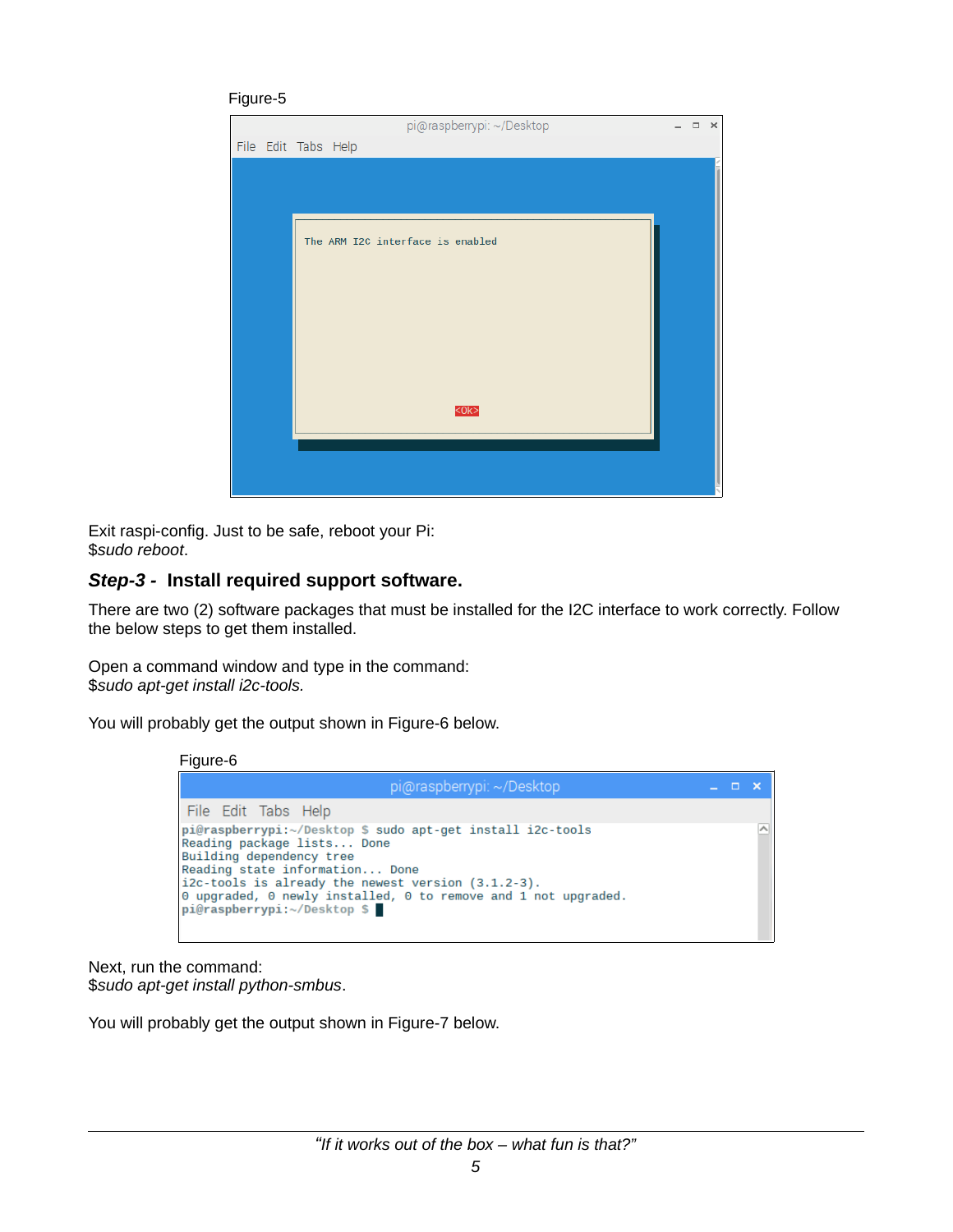```
Figure-7
```

| pi@raspberrypi: $\sim$                                                                                                                                                                                                                                                                                                                                                    |  |  |
|---------------------------------------------------------------------------------------------------------------------------------------------------------------------------------------------------------------------------------------------------------------------------------------------------------------------------------------------------------------------------|--|--|
| File Edit Tabs Help                                                                                                                                                                                                                                                                                                                                                       |  |  |
| pi@raspberrypi:~ \$ sudo raspi-confiq<br>$pi@raspberrypi:~ $ sudo apt-qet install python-smbus$<br>Reading package lists Done<br>Building dependency tree<br>Reading state information Done<br>python-smbus is already the newest version (3.1.2-3).<br>$\theta$ upgraded, $\theta$ newly installed, $\theta$ to remove and $\theta$ not upgraded.<br>pi@raspberrypi:~ \$ |  |  |

# *Step-4 - Install the RTC*

Installation of the RTC is a snap. You simply slide it on the GPIO pins of your Pi with your Pi powered off. Which pins you ask? Well, that can be a bit confusing because the Pi GPIO pins have a pair of reference sets. If you look at the "Raspberry Pi Pinout" in Figure-8, the GPIO pins are labeled by their physical location from 1-40, and also by their 'BCM' number.



The physical numbers start with 1 and alternate across the board and then down. This puts all of the even pins on one side, and the odd pins on the other. Pin-1 on most Pi's is on the side of the board closest to the SD card. Be sure to know where Pin-1 is on your particular Pi board.

The BCM numbers are assigned by *Broadcom*, the maker of the Pi's CPU. In most documentation, code, and discussions around the Pi universe, when describing a GPIO pin number, they are usually talking about the BCM pin number, *not* the physical pin number.

<span id="page-5-0"></span><sup>1</sup> https://pinout.xyz/pinout/pin19\_gpio10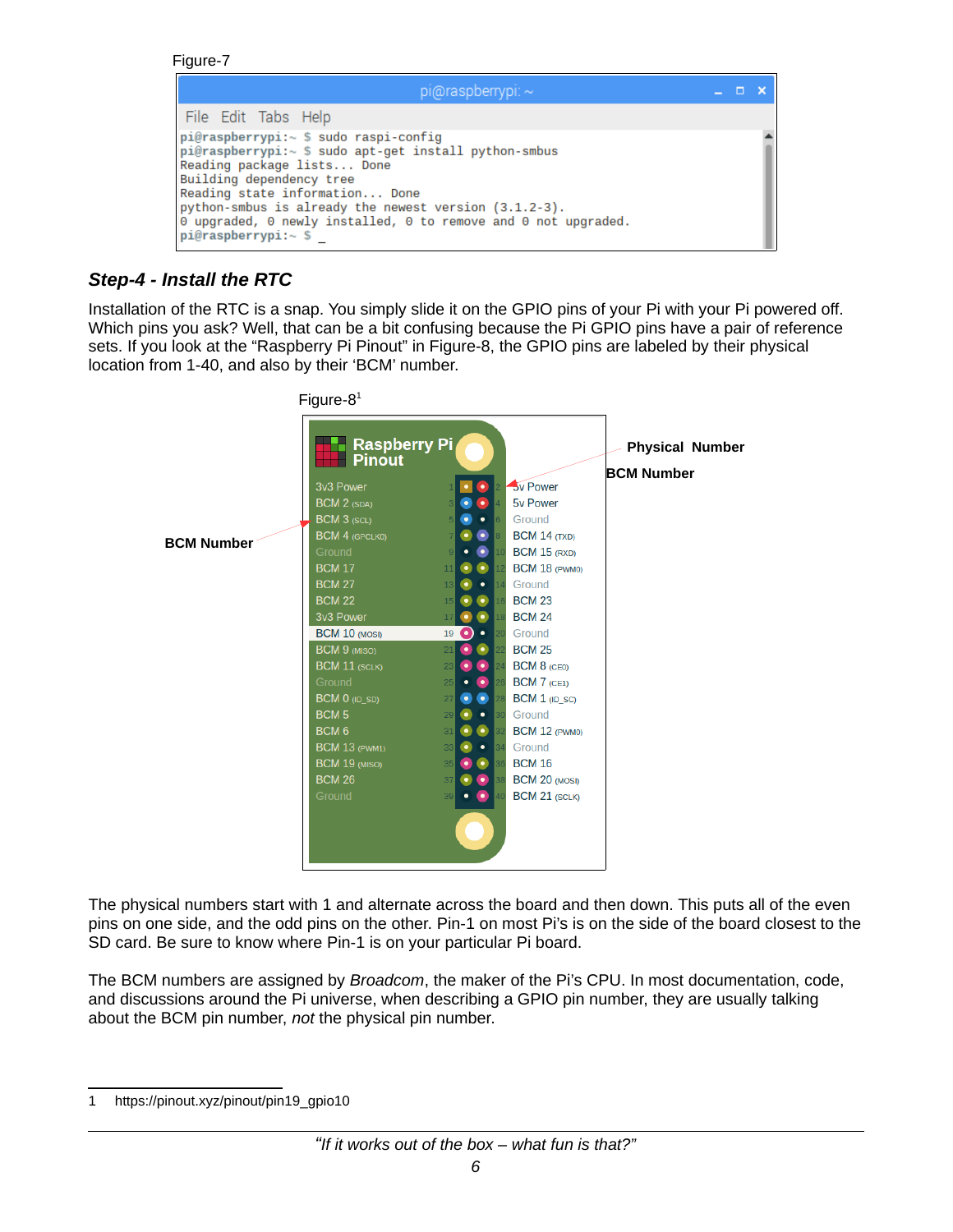An interesting side-note here. The Raspian Desktop image has a cool utility named *pinout* that you can run from a command prompt. An image will appear as shown in Figure-9. This is really handy when you need it.



The DS3231 RTC I am using slides over physical pins 1,3,5,7 and 9, or in BCM terminology the 3v pin, BCM pins 2,3 and 4, and the ground pin. Figure-10 and Figure-11 below shows the RTC installed on my Pi Zero.



#### *"If it works out of the box – what fun is that?"*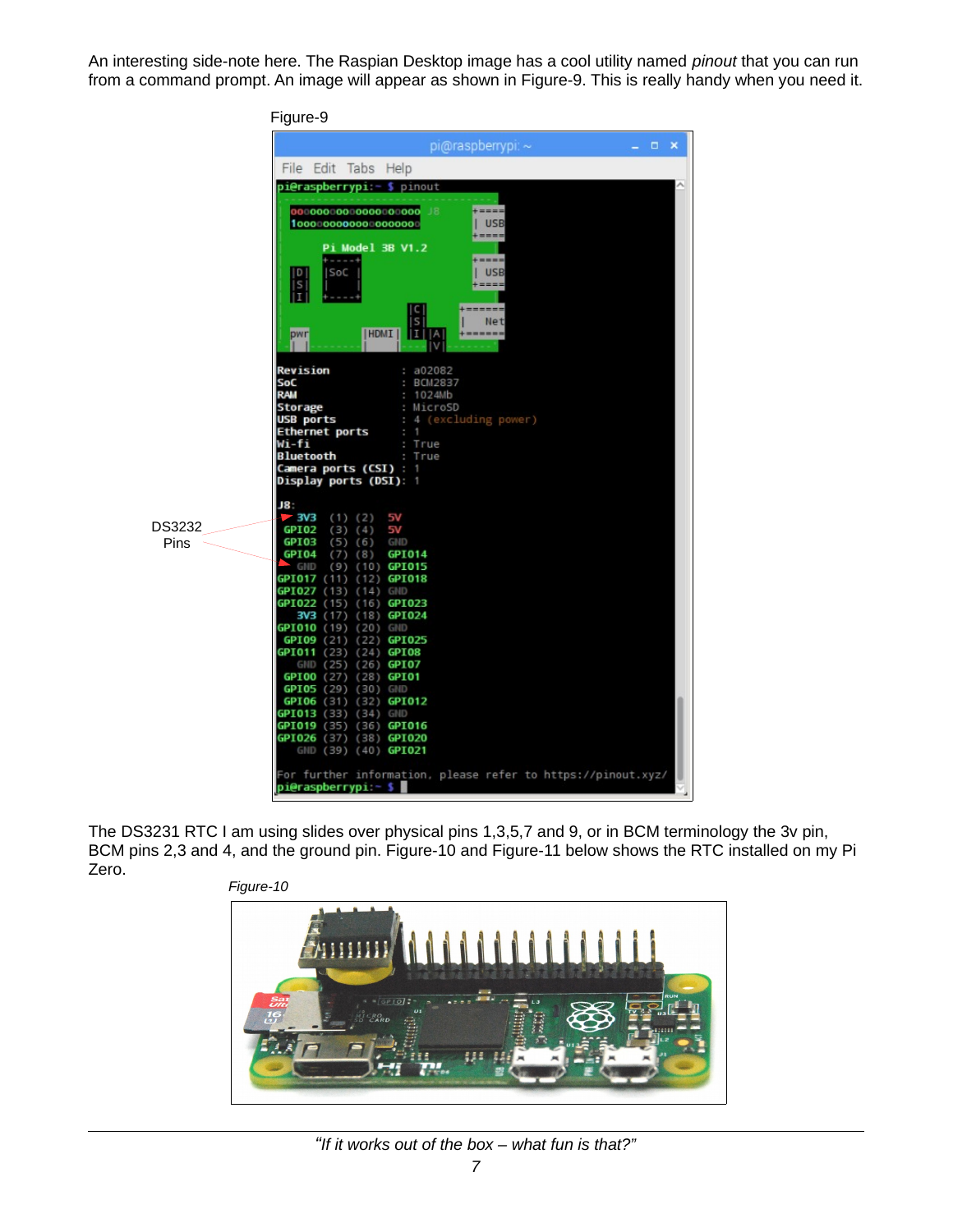*Figure-11*



## *Step-5 - Test the RTC*

Once the RTC is installed on the correct GPIO pins, boot up your Pi and open a command window. From the command line run the command: *\$sudo i2cdetect -y 1*

This is shown below in Figure-12.

|            | Figure-12                                                                             |  |  |                                 |  |                                     |  |  |                           |  |  |  |  |   |  |
|------------|---------------------------------------------------------------------------------------|--|--|---------------------------------|--|-------------------------------------|--|--|---------------------------|--|--|--|--|---|--|
|            |                                                                                       |  |  |                                 |  |                                     |  |  | $pi$ @raspberrypi: $\sim$ |  |  |  |  | □ |  |
|            | File Edit Tabs Help                                                                   |  |  |                                 |  |                                     |  |  |                           |  |  |  |  |   |  |
| 100 :      | $pi@raspberrypi:~$ \$ sudo i2cdetect -y 1                                             |  |  | 0 1 2 3 4 5 6 7 8 9 a b c d e f |  | المتواصل كتواصل كتواصل              |  |  |                           |  |  |  |  |   |  |
| 10:<br>20: | $30: - -$                                                                             |  |  |                                 |  |                                     |  |  |                           |  |  |  |  |   |  |
|            | $40: - -$<br>$50: - - - - - -$                                                        |  |  |                                 |  | the contract of the contract of the |  |  |                           |  |  |  |  |   |  |
|            | 60: -- -- -- -- -- -- -- -- -- 68 -- -- -- -- -- --<br>70: -- -- -- -- -- -- -- -- -- |  |  |                                 |  |                                     |  |  |                           |  |  |  |  |   |  |
|            | pi@raspberrypi:~ \$                                                                   |  |  |                                 |  |                                     |  |  |                           |  |  |  |  |   |  |

If your Pi recognized the RTC, you should see its I2C hardware address somewhere in the grid. In my case, the RTC has an address of 68. The address of your device may be different. Also note there may be more that one address shown in the grid if you have other I2C devices attached to your Pi.

Now that we know the hardware all works, we need to make some more configuration changes.

## *Step-6 – Configure the Pi for a hardware clock*

There are a few things we need to do to tell the Pi it has its own clock on board. First, add a line to the */boot/config.txt* file.

Open the config.txt file for editing: *\$sudo nano /boot/config.txt.*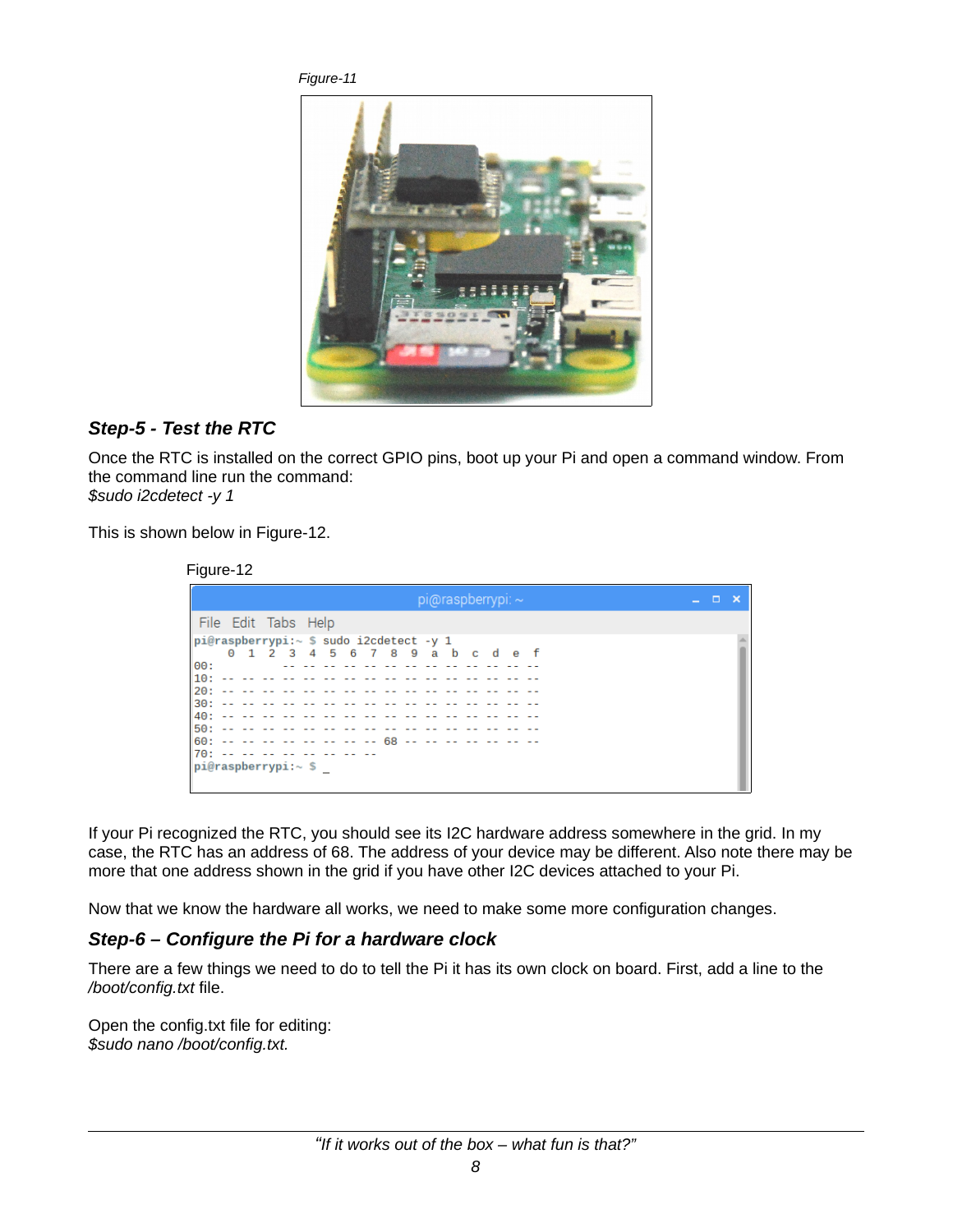The line you need to add is shown below in Figure-13.

#### Figure-13

| $pi$ @raspberrypi: $\sim$                                                                                                                                                       | n | × |  |  |  |  |  |  |
|---------------------------------------------------------------------------------------------------------------------------------------------------------------------------------|---|---|--|--|--|--|--|--|
| File Edit Tabs Help                                                                                                                                                             |   |   |  |  |  |  |  |  |
| GNU nano 2.7.4<br>File: /boot/config.txt                                                                                                                                        |   |   |  |  |  |  |  |  |
| #uncomment to overclock the arm. 700 MHz is the default.<br>#arm freq=800                                                                                                       |   |   |  |  |  |  |  |  |
| $\overline{\#}$ Uncomment some or all of these to enable the optional hardware interfaces<br>dtparam=i2c_arm=on<br>#dtparam=i2s=on<br>#dtparam=spi=on                           |   |   |  |  |  |  |  |  |
| # Uncomment this to enable the lirc-rpi module<br>#dtoverlay=lirc-rpi                                                                                                           |   |   |  |  |  |  |  |  |
| # Additional overlays and parameters are documented /boot/overlays/README                                                                                                       |   |   |  |  |  |  |  |  |
| # Enable audio (loads snd_bcm2835)<br>dtparam=audio=on                                                                                                                          |   |   |  |  |  |  |  |  |
| $#$ 2019-02-06 Sopwith - added RTC chip.<br>dtoverlay=i2c-rtc,ds3231                                                                                                            |   |   |  |  |  |  |  |  |
| ^O Write Out ^W Where Is<br>Get Help<br>AK Cut Text AJ Justify<br>Cur Pos<br>AR Read File A\ Replace<br>AU Uncut Text <sup>A</sup> T To Spell<br>$\wedge$<br>Go To Line<br>Exit |   |   |  |  |  |  |  |  |

Save the file: <Ctrl> <o> <Enter> <Ctrl><x>.

Reboot your Pi and run the command: *\$sudo i2cdetect -y 1*

This is shown below in Figure-14.

Figure-14

| $pi$ @raspberrypi: ~                    | - - |  |
|-----------------------------------------|-----|--|
| File Edit Tabs Help                     |     |  |
| pi@raspberrypi:~ \$ sudo i2cdetect -y 1 |     |  |
| 0 1 2 3 4 5 6 7 8 9 a b c d e f         |     |  |
| 00:<br>aa aa aa aa aa aa aa             |     |  |
|                                         |     |  |
|                                         |     |  |
|                                         |     |  |
|                                         |     |  |
|                                         |     |  |
|                                         |     |  |
| 70: -- -- -- -- -- -- -- -- --          |     |  |
| $ {\sf pi@raspberrypi:~} \le$ \$        |     |  |

Notice that the I2C address of the RTC changed from 68 to UU. This indicates that the kernel has taken over control of the device. This is exactly what we want.

Next, we need to remove the fake-hwclock package from the Pi. To so do, enter the following command: *\$sudo apt-get -y remove fake-hwclock.*

The output of this command is shown in Figure-15.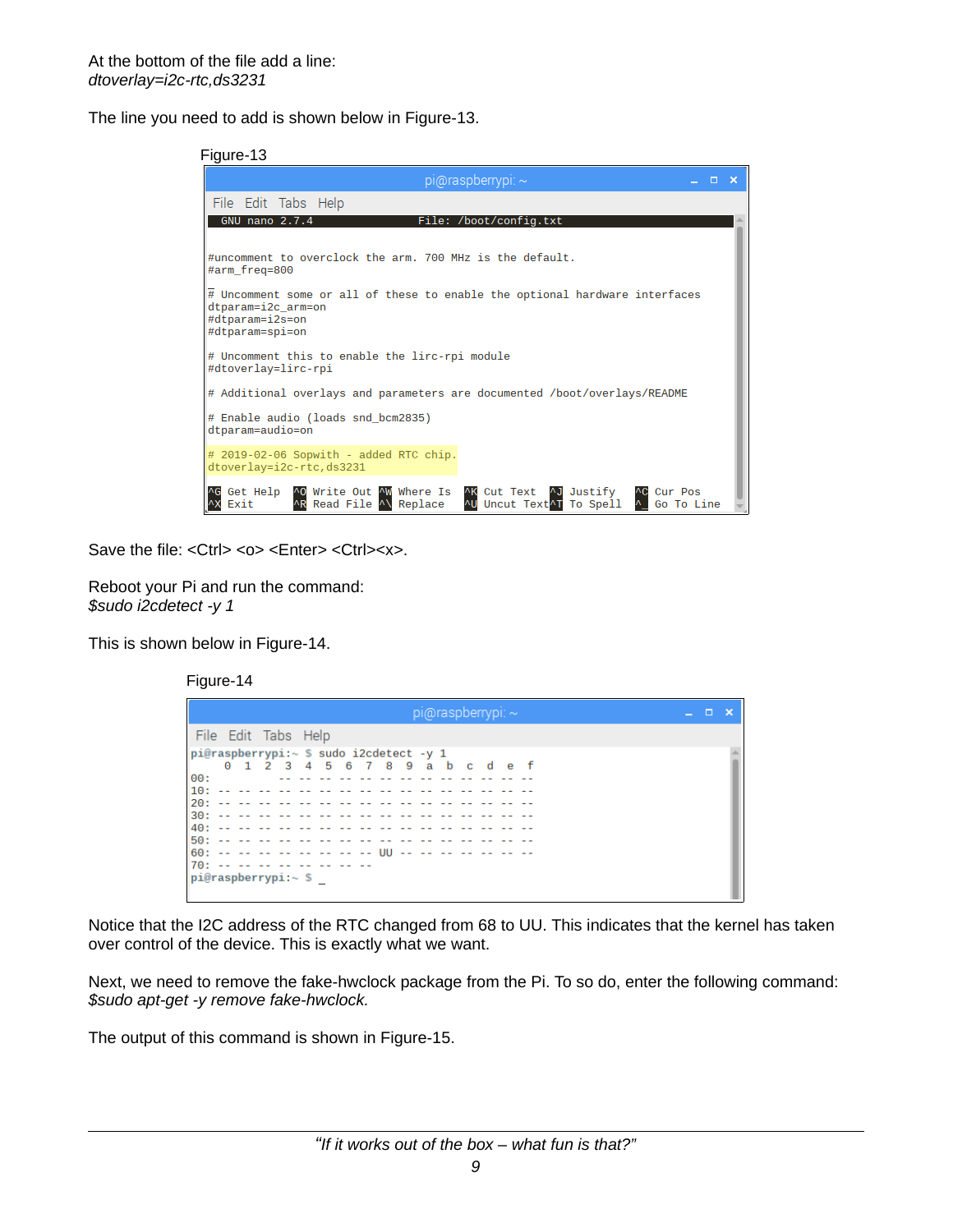Figure-15

| $pi$ @raspberrypi: $\sim$                                                                                                                                                                                                                                                                                                                         |  |  |
|---------------------------------------------------------------------------------------------------------------------------------------------------------------------------------------------------------------------------------------------------------------------------------------------------------------------------------------------------|--|--|
| File Edit Tabs Help                                                                                                                                                                                                                                                                                                                               |  |  |
| pi@raspberrypi:~ \$ sudo apt-get -y remove fake-hwclock<br>Reading package lists Done<br>Building dependency tree<br>Reading state information Done<br>The following packages will be REMOVED:<br>fake-hwclock                                                                                                                                    |  |  |
| $\theta$ upgraded, $\theta$ newly installed, 1 to remove and $\theta$ not upgraded.<br>After this operation, 32.8 kB disk space will be freed.<br>$\parallel$ (Reading database  80757 files and directories currently installed.)<br>Removing fake-hwclock $(0.11+rt1)$<br>Processing triggers for man-db $(2.7.6.1-2)$<br>$pi@raspberrypi:~$ \$ |  |  |

Remove the fake-hwclock from the run command daemon by running the command: *\$sudo update-rc.d -f fake-hwclock remove.*

This is shown in Figure-16.

Figure-16

| $pi$ @raspberrypi: $\sim$                                                            | L O XV |  |
|--------------------------------------------------------------------------------------|--------|--|
| File Edit Tabs Help                                                                  |        |  |
| pi@raspberrypi:~ \$ sudo update-rc.d -f fake-hwclock remove<br>$pi@raspberrypi:~$ \$ |        |  |

Remove the fake-hwclock for systemd with the command: *\$sudo systemctl disable fake-hwclock remove.* 

This is shown in Figure-17.

Figure-17

| pi@raspberrypi: ~                                                                                                                                                                                                                                                                                                                          | <b>THE X</b> |  |
|--------------------------------------------------------------------------------------------------------------------------------------------------------------------------------------------------------------------------------------------------------------------------------------------------------------------------------------------|--------------|--|
| File Edit Tabs Help                                                                                                                                                                                                                                                                                                                        |              |  |
| $pi@raspberrypi:~$ \$ sudo update-rc.d -f fake-hwclock remove<br>pi@raspberrypi:~ \$ sudo systemctl disable fake-hwclock<br>Synchronizing state of fake-hwclock.service with SysV service script with /lib/s<br>ystemd/systemd-sysv-install.<br>Executing: /lib/systemd/systemd-sysv-install disable fake-hwclock<br>$pi@raspberrypi:~$ \$ |              |  |

Edit the /*lib/udev/hwclock-set* file using the below command: *\$sudo nano /lib/udev/hwclock-set*

Look for the below three lines and comment them out:

```
if[-e /run/systemd/system]; then
exit 0
fi
```
These lines should be near or at the top of the file. You can see the required changes in Figure-18.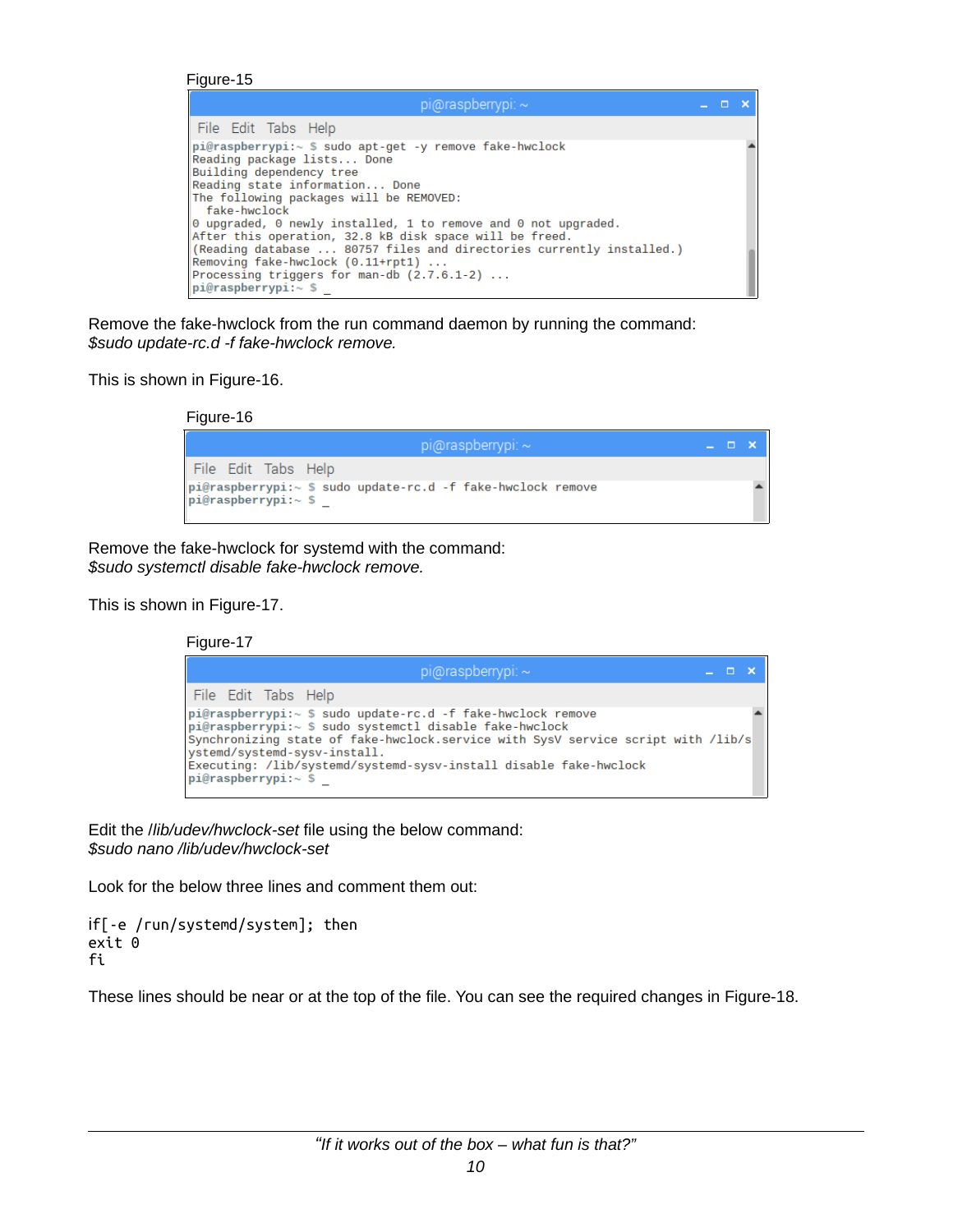```
Figure-18
```

| $pi$ @raspberrypi: $\sim$<br>$\Box$ $\times$                                                                                                                           |  |
|------------------------------------------------------------------------------------------------------------------------------------------------------------------------|--|
| File Edit Tabs Help                                                                                                                                                    |  |
| GNU nano 2.7.4<br>File: /lib/udev/hwclock-set<br>Modified                                                                                                              |  |
| $\#! / \text{bin}/\text{sh}$<br>$\#$ Reset the System Clock to UTC if the hardware clock from which it<br># was copied by the kernel was in localtime.                 |  |
| $dev = $1$                                                                                                                                                             |  |
| $\#$ 2019-02-06 Sopwith - Commented out below line, RTC installed.<br>$\# \text{if }$ [ -e /run/systemd/system ] ; then<br>exist 0<br>#fi                              |  |
| $if \, \, \cdot \, e \,$ /run/udev/hwclock-set ]; then<br>exit 0<br>lfi                                                                                                |  |
| if $\lceil$ -f /etc/default/rcS $\rceil$ ; then<br>. /etc/default/rcS<br>fi                                                                                            |  |
| Get Help AO Write Out AW Where Is<br>^K Cut Text ^J Justify<br>AC Cur Pos<br>AR Read File A\ Replace<br>AU Uncut Text <sup>A</sup> T To Linter A<br>Go To Line<br>Exit |  |

Finally, reboot your Pi so the changes will take effect.

## *Step-6 - Set the RTC to the correct time*

We are done with all the configuration stuff. Now we need to make sure the RTC has the correct time. From a command prompt enter the following command: *\$sudo hwclock -D r*

This is shown in Figure-19.

Figure-19

| pi@raspberrypi: $\sim$                                                                                                                                                                                                                                                                                                                                                                                                                                                                                                                                                                                                             |  | Æ |  |
|------------------------------------------------------------------------------------------------------------------------------------------------------------------------------------------------------------------------------------------------------------------------------------------------------------------------------------------------------------------------------------------------------------------------------------------------------------------------------------------------------------------------------------------------------------------------------------------------------------------------------------|--|---|--|
| File Edit Tabs Help                                                                                                                                                                                                                                                                                                                                                                                                                                                                                                                                                                                                                |  |   |  |
| $pi@raspberrypi:~$ \$ sudo hwclock -D -r<br>hwclock from util-linux 2.29.2<br>Using the /dev interface to the clock.<br>Assuming hardware clock is kept in UTC time.<br>Waiting for clock tick<br>/dev/rtc does not have interrupt functions. Waiting in loop for time from /dev/r<br>tc to change<br>$\ldots$ got clock tick<br>Time read from Hardware Clock: 2019/02/07 01:23:35<br>lHw clock time : 2019/02/07 01:23:35 = 1549502615 seconds since 1969<br>Time since last adjustment is 1549502615 seconds<br>Calculated Hardware Clock drift is 0.000000 seconds<br>2019-02-06 17:23:34.814713-0800<br>$pi@raspberrypi:~$ \$ |  |   |  |

As you can see, my hardware clock is set to the right time. In this case, since I have a WiFi USB device attached to a powered hub, my Pi Zero has access to the Internet. During the last reboot, an NTTP time request was made from the Internet. The time returned was used to set the hardware clock. Thus, I do not have to do anything.

If your Pi is not connected to the Internet, you may have to set the RTC yourself. This can be done a couple of ways, including the use of the *hwclock* command from above. A Google search will show how to do this if you are unsure.